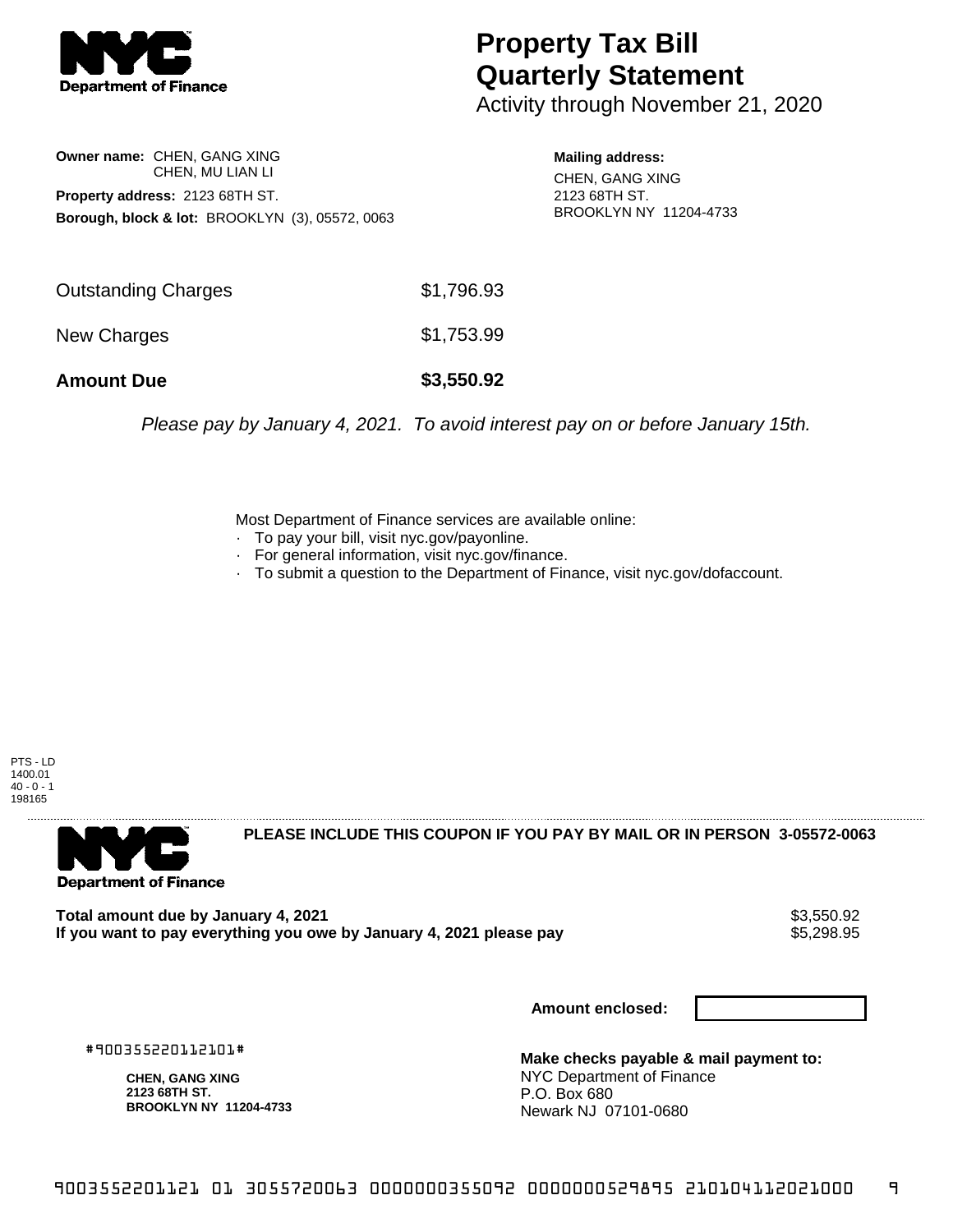

| <b>Billing Summary</b>                                                     | <b>Activity Date Due Date</b> |                     | <b>Amount</b> |
|----------------------------------------------------------------------------|-------------------------------|---------------------|---------------|
| Outstanding charges including interest and payments                        |                               |                     | \$1,796.93    |
| <b>Finance-Property Tax</b>                                                |                               | 01/01/2021          | \$1,774.43    |
| <b>Adopted Tax Rate</b>                                                    |                               |                     | $$ -20.44$    |
| <b>Total amount due</b>                                                    |                               |                     | \$3,550.92    |
| <b>Tax Year Charges Remaining</b>                                          | <b>Activity Date</b>          | <b>Due Date</b>     | Amount        |
| <b>Finance-Property Tax</b>                                                |                               | 04/01/2021          | \$1,774.43    |
| <b>Adopted Tax Rate</b>                                                    |                               |                     | $$-20.44$     |
| Total tax year charges remaining                                           |                               |                     | \$1,753.99    |
| If you want to pay everything you owe by January 4, 2021 please pay        |                               |                     | \$5,298.95    |
| If you pay everything you owe by January 4, 2021, you would save:          |                               |                     | \$5.96        |
| How We Calculated Your Property Tax For July 1, 2020 Through June 30, 2021 |                               |                     |               |
|                                                                            |                               | Overall             |               |
| Tax class 1 - Small Home, Less Than 4 Families                             |                               | <b>Tax Rate</b>     |               |
| Original tax rate billed                                                   |                               | 21.1670%            |               |
| New Tax rate                                                               |                               | 21.0450%            |               |
| <b>Estimated Market Value \$946,000</b>                                    |                               |                     |               |
|                                                                            |                               |                     | <b>Taxes</b>  |
| <b>Billable Assessed Value</b>                                             |                               | \$33,532            |               |
| <b>Taxable Value</b>                                                       |                               | \$33,532 x 21.0450% |               |
| <b>Tax Before Abatements and STAR</b>                                      |                               | \$7,056.84          | \$7,056.84    |
| Annual property tax                                                        |                               |                     | \$7,056.84    |
| Original property tax billed in June 2020                                  |                               |                     | \$7,097.72    |
| Change In Property Tax Bill Based On New Tax Rate                          |                               |                     | $$ -40.88$    |

Please call 311 to speak to a representative to make a property tax payment by telephone.

For information about the interest rate charged on late payments, visit nyc.gov/taxbill.

## **Home banking payment instructions:**

- 1. **Log** into your bank or online bill pay website.
- 2. **Add** the new payee: NYC DOF Property Tax. Enter your account number, which is your boro, block and lot, as it appears here: 3-05572-0063 . You may also need to enter the address for the Department of Finance. The address is P.O. Box 680, Newark NJ 07101-0680.
- 3. **Schedule** your online payment using your checking or savings account.

## **Did Your Mailing Address Change?**

If so, please visit us at **nyc.gov/changemailingaddress** or call **311.**

When you provide a check as payment, you authorize us either to use information from your check to make a one-time electronic fund transfer from your account or to process the payment as a check transaction.